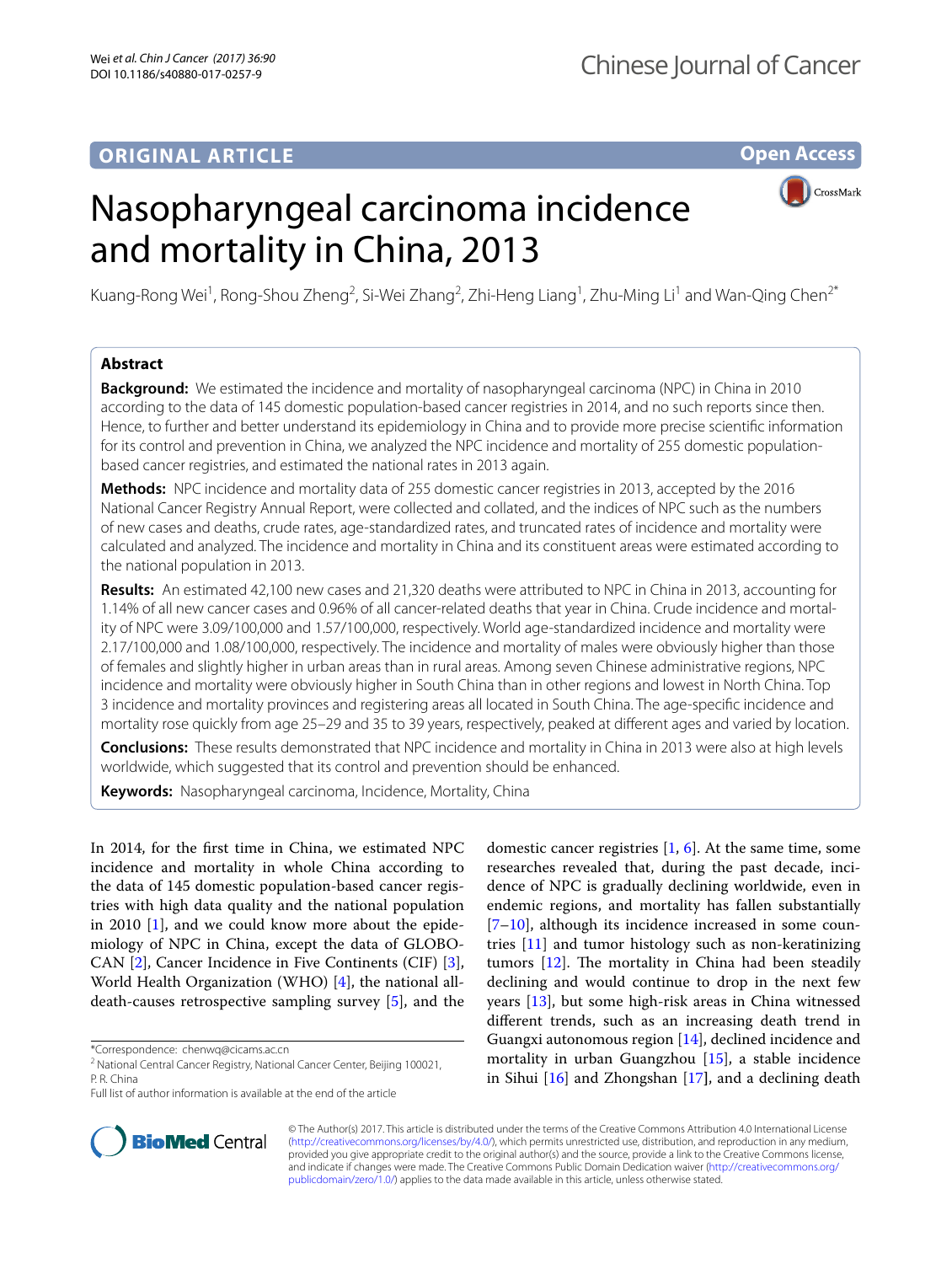trend in Zhongshan [\[18](#page-7-15)]. As of now, the incidence and mortality data of NPC in whole China were few. Hence, to further and better understand its epidemiological situation in China and to provide more precise scientifc information for its control and prevention, we estimated the incidence and mortality of NPC in China in 2013 again according to the data of 255 domestic populationbased cancer registries.

# **Data and methods**

#### **Data source**

The NPC incidence and mortality data in this study came from 255 domestic population-based cancer registries, whose data quality met the criteria of National Central Cancer Registry (NCCR) [the percentage of cases with morphological verification  $(MV%) > 66%$ , the percentage of cases with death certifcation only (DCO%) < 15%, mortality to incidence [M/I] ratio between 0.6 and 0.8, and the percentage of the diagnosis of unknown basis (UB%) < 5%] and accepted by the 2016 National Cancer Registry Annual Report. The 255 registries, including 88 in urban areas and 167 in rural areas, were distributed in 31 provinces, autonomous regions, and municipalities directly under central government of China [[19](#page-7-16), [20](#page-7-17)]. NPC is coded as C11 in the International Statistical Classifcation of Diseases and Related Health Problems 10th Revision (ICD-10) [[21](#page-7-18)].

Population data came from the Statistical and/or Public Security Bureaus of the above mentioned cancer registering areas, which covered a population of 226,494,490 persons, including 114,860,339 (50.71%) males and 111,634,151 (49.29%) females, or 111,595,772 (49.27%) persons in urban and 114,898,718 (50.73%) in rural areas. The covered population accounted for 16.65% of total Chinese population by the end of 2013.

#### **Statistical indices and methods**

Statistical indices included the numbers of NPC incident cases and deaths, proportions, crude rates, age-standardized rates (ASRs) by Chinese (ASRC) and world (ASRW) standard population (ASIRC and ASMRC represents the ASRC of incidence and mortality, respectively, and ASIRW and ASMRW represents the ASRW of incidence and mortality, respectively), cumulative rates (aged 0–74 years), truncated age-standardized rates (TASR) (aged 35–64 years), and age-specifc rates, stratifed by areas, regions, and genders. The statistical methods recommended by the Guideline for Chinese Cancer Registration  $[22]$  $[22]$  were adopted. The standard population of China in 2000 and that of the World in 1985 (Segi) were used to calculate ASRs [[19,](#page-7-16) [20\]](#page-7-17).

The cancer registering areas included in the present study were classifed as urban and rural areas or Eastern, Middle, and Western areas and were divided into seven administrative regions: South China, North China, Central China, East China, Southwest China, Northwest China, and Northeast China according to the criteria of the National Bureau of Statistics [\[19](#page-7-16)]. The statistical indices were calculated for the above areas and regions. By multiplying the age-specifc incidence and mortality with the population numbers of corresponding age groups in 2013 in above each stratifcation, NPC incident case and death numbers in each stratifcation were obtained, and the estimated incident cases and deaths counts in whole China were obtained by pooling the data [[19](#page-7-16), [20\]](#page-7-17).

All statistical analysis was conducted by using SAS software (SAS Institute Inc., Cary, USA).

#### **Results**

#### **Data quality**

Data quality varied by cancer registering area in this study. Data quality in urban areas was higher than that in rural areas, with the data quality in males close to that in females. The data quality was the lowest for the registries in the Western area, and similar for the registries in the Middle and Eastern areas. The MV%, DCO%, M/I ratio, and UB% of NPC data from the above mentioned 255 registries were 75.12, 1.18, 0.52, and 0.65%, respectively; they were 77.20, 1.09, 0.51, and 0.35%, respectively, for urban registries, and 72.78%, 1.29%, 0.54%, and 0.99%, respectively, for rural registries (Table [1](#page-2-0)).

### **Incidence estimation**

About 42,100 new NPC cases, accounting for 1.14% of all new cancer cases in China in 2013, were estimated to occur in China that year; its crude incidence, ASIRC, and ASIRW were 3.09/100,000, 2.31/100,000, and 2.17/100,000, respectively. About 30,000 new male NPC cases, accounting for 1.47% of all new male cancer cases in China in 2013, were estimated to occur in China that year; its crude incidence, ASIRC, and ASIRW were 4.31/100,000, 3.26/100,000, and 3.07/100,000, respectively. About 12,000 new female NPC cases, accounting for 0.74% of all new female cancer cases in China in 2013, were estimated to occur in China that year; its crude incidence, ASIRC, and ASIRW were 1.81/100,000, 1.35/100,000, and 1.25/100,000, respectively. The male incidence was higher than the female incidence. The ASIRW of males in urban, rural, and all areas were 2.59, 2.29, and 2.46 times higher than those of females, respectively. The incidence in the Western area was the highest, followed by those in the Middle and Eastern areas; the incidence in the Middle area was slightly higher than that in the Eastern area (Table [2](#page-2-1)).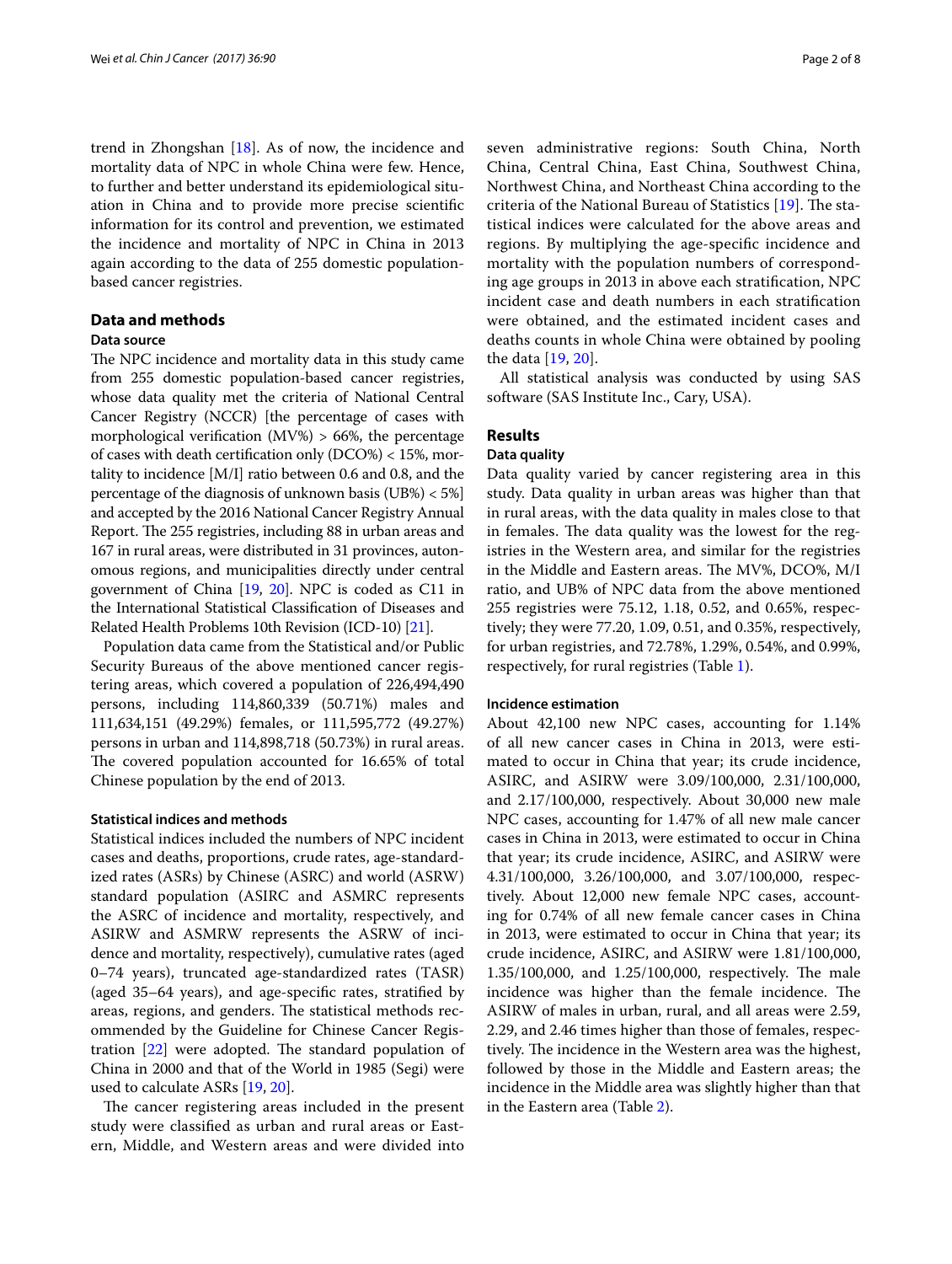| Areas        | Sex    | M/I ratio | MV%   | DCO% | UB%  |
|--------------|--------|-----------|-------|------|------|
| All          | Both   | 0.52      | 75.12 | 1.18 | 0.65 |
|              | Male   | 0.54      | 75.02 | 1.25 | 0.69 |
|              | Female | 0.48      | 75.36 | 1.02 | 0.53 |
| Urban areas  | Both   | 0.51      | 77.20 | 1.09 | 0.35 |
|              | Male   | 0.53      | 77.36 | 1.26 | 0.37 |
|              | Female | 0.45      | 76.78 | 0.66 | 0.28 |
| Rural areas  | Both   | 0.54      | 72.78 | 1.29 | 0.99 |
|              | Male   | 0.55      | 72.31 | 1.24 | 1.07 |
|              | Female | 0.50      | 73.88 | 1.40 | 0.80 |
| Eastern area | Both   | 0.46      | 75.62 | 1.31 | 1.76 |
|              | Male   | 0.47      | 75.98 | 1.39 | 1.83 |
|              | Female | 0.45      | 74.82 | 1.12 | 1.57 |
| Middle area  | Both   | 0.46      | 75.74 | 2.15 | 0.22 |
|              | Male   | 0.47      | 75.73 | 2.01 | 0.16 |
|              | Female | 0.42      | 75.85 | 2.20 | 0.34 |
| Western area | Both   | 0.52      | 63.62 | 3.33 | 1.02 |
|              | Male   | 0.56      | 63.56 | 3.61 | 0.70 |
|              | Female | 0.45      | 63.74 | 2.72 | 1.59 |

<span id="page-2-0"></span>**Table 1 Quality of nasopharyngeal carcinoma (NPC) data in 2013 from 255 Chinese cancer registries**

*M/I* mortality to incidence, *MV%* the percentage of cases with morphologically verifcation, *DCO%* the percentage of cases with death certifcation only, *UB%* the percentage of diagnosis of unknown basis

#### **Age‑specifc incidence**

NPC age-specifc incidences in China in 2013 began to increase quickly from age 25–29 years, peaked at

| Areas        | Sex    | $CR(1/10^5)$ | Prop $(\%)$ | ASIRC (1/10 <sup>5</sup> ) | ASIRW (1/10 <sup>5</sup> ) | Cum rate (%) | TASR (1/10 <sup>5</sup> ) | Rank |
|--------------|--------|--------------|-------------|----------------------------|----------------------------|--------------|---------------------------|------|
| All          | Both   | 3.09         | 1.14        | 2.31                       | 2.17                       | 0.24         | 4.88                      | 19   |
|              | Male   | 4.31         | 1.47        | 3.26                       | 3.07                       | 0.34         | 7.01                      | 14   |
|              | Female | 1.81         | 0.74        | 1.35                       | 1.25                       | 0.13         | 2.68                      | 19   |
| Urban areas  | Both   | 3.33         | 1.17        | 2.40                       | 2.23                       | 0.24         | 5.09                      | 20   |
|              | Male   | 4.73         | 1.58        | 3.43                       | 3.21                       | 0.35         | 7.37                      | 14   |
|              | Female | 1.87         | 0.70        | 1.35                       | 1.24                       | 0.13         | 2.71                      | 19   |
| Rural areas  | Both   | 2.82         | 1.11        | 2.19                       | 2.07                       | 0.23         | 4.59                      | 19   |
|              | Male   | 3.82         | 1.33        | 3.04                       | 2.89                       | 0.32         | 6.50                      | 12   |
|              | Female | 1.75         | 0.79        | 1.34                       | 1.26                       | 0.14         | 2.65                      | 20   |
| Eastern area | Both   | 2.93         | 0.96        | 2.07                       | 1.93                       | 0.21         | 5.52                      | 19   |
|              | Male   | 4.14         | 1.23        | 2.94                       | 2.76                       | 0.31         | 8.17                      | 14   |
|              | Female | 1.71         | 0.61        | 1.21                       | 1.11                       | 0.12         | 2.67                      | 20   |
| Middle area  | Both   | 2.89         | 1.15        | 2.25                       | 2.15                       | 0.24         | 4.77                      | 21   |
|              | Male   | 3.98         | 1.42        | 3.16                       | 3.02                       | 0.34         | 6.47                      | 15   |
|              | Female | 1.74         | 0.78        | 1.33                       | 1.26                       | 0.14         | 2.95                      | 20   |
| Western area | Both   | 4.57         | 1.86        | 3.58                       | 3.37                       | 0.37         | 6.58                      | 18   |
|              | Male   | 6.35         | 2.25        | 5.03                       | 4.73                       | 0.52         | 8.78                      | 14   |
|              | Female | 2.72         | 1.32        | 2.12                       | 1.99                       | 0.21         | 4.31                      | 19   |

#### <span id="page-2-1"></span>**Table 2 NPC incidence in China in 2013**

age 60–64 for males and 75–79 years for females, and decreased obviously thereafter. The age-specific incidence in males was much higher than that in females. There was no obvious difference in the trends of male and female age-specifc incidences between urban and rural areas (Fig. [1](#page-3-0)). Age-specifc incidence varied by area at some degree, e.g., it peaked at age 80–84 years for males in the Western area and at age 85+ years for females in the Eastern area.

#### **Incidence diferences between regions**

An estimated 24,300 new NPC cases, accounting for 1.17% of all new cancer cases in Chinese urban areas in 2013, occurred in Chinese urban areas that year; the crude incidence, ASIRC, and ASIRW were 3.33/100,000, 2.40/100,000, and 2.23/100,000, respectively. An estimated 17,700 new NPC cases, accounting for 1.10% of all new cancer cases in Chinese rural areas in 2013, occurred in Chinese rural areas that year; the crude incidence, ASIRC, and ASIRW were 2.82/100,000, 2.19/100,000, and  $2.07/100,000$ , respectively (Table  $2$ ). The incidences in urban areas were slightly higher than those in rural areas. The crude incidence, ASIRC, and ASIRW in urban areas were only 1.18, 1.10, and 1.03 times higher than those in rural areas, respectively.

Generally, the highest incidence was seen in the Western area, followed by the Middle and Eastern areas in China in 2013; the same trend was found in rural areas. In urban areas, the highest rate was seen in Western

*CR* crude rate, *Prop* proportion, *ASIRC* age-standardized incidence rate by 2000 Chinese standard population, *ASIRW* age-standardized incidence rate by 1985 Segi's world standard population, *Cum rate* cumulative rate for patients aged 0–74 years, *TASR* truncated age-standardized rate for patients aged 35–64 years, *Rank* rank of NPC incidence in all cancers' incidences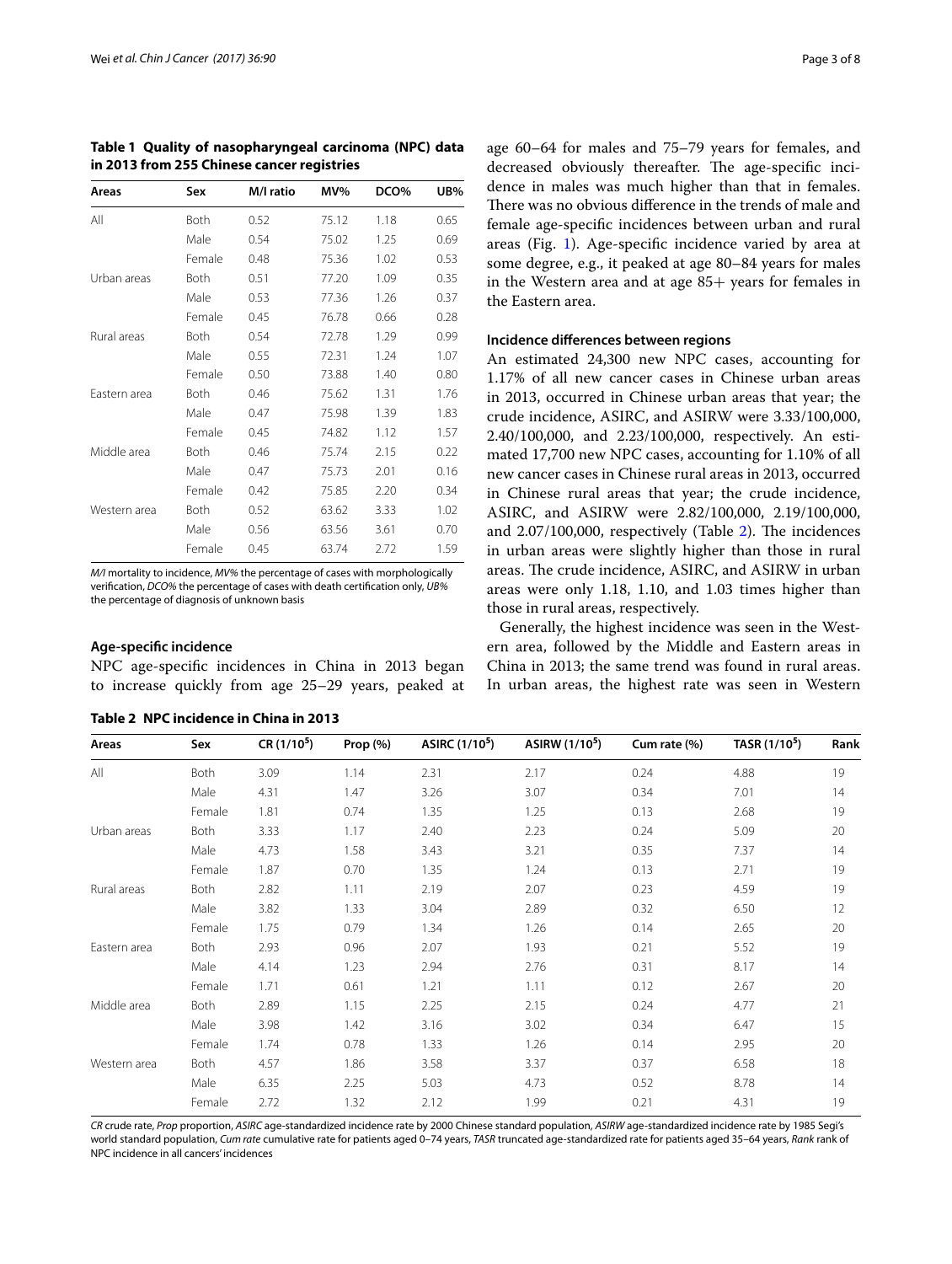

<span id="page-3-0"></span>areas, followed by Eastern and Middle areas. However, no signifcant diference existed for the incidence among the above three areas.

Among the Chinese seven administrative regions, the incidence in South China was the highest, followed by those in Southwest, Central, East, Northwest, Northeast, and North China. Notably, the ASIRW in South China (9.69/100,000) was 3.4 times higher than that in Southwest China (2.85/100,000), in which the incidence was the second highest.

In terms of ASIRW, top 3 incidence provinces among 31 Chinese provinces, autonomous regions, and municipalities directly under the central government in 2013 were Guangxi, Guangdong, and Hunan, whose ASIRWs were 11.16/100,000, 10.38/100,000, and 5.38/100,000, respectively, all located in South China. Tibet, Sichuan, Chongqing, and Hubei also ranked top 10 incidence provinces, which do not locate in South China (Table [3](#page-3-1)). Top 3 incidence areas in the 255 domestic cancer registries in 2013 were Cangwu county of Guangxi autonomous region, Sihui city of Guangdong province, and Longnan county of Jiangxi province, whose ASIRWs were 25.39/100,000, 18.74/100,000, and 15.52/100,000, respectively. Top 10 incidence areas all located in South China (Table [4](#page-4-0)).

### **Mortality estimation**

About 21,320 NPC death cases, accounting for 0.96% of all cancer death cases in 2013 in China, were estimated to occur in China that year; its crude mortality, ASMRC, and ASMRW were 1.57/100,000, 1.10/100,000, and 1.08/100,000, respectively. About 15,730 male NPC death cases, accounting for 1.12% of all male cancer death cases in 2013 in China, were estimated to occur in China that year. The crude mortality, ASMRC, and ASMRW were 2.26/100,000, 1.63/100,000, and 1.60/100,000, respectively. About 5580 female NPC death cases, accounting for 0.68% of all female cancer death cases in 2013 in China, were estimated to occur in China that year. The crude mortality, ASMRC, and ASMRW were 0.84/100,000, 0.58/100,000, and 0.56/100,000, respectively. The male mortality was much higher than the female mortality (Table [5](#page-4-1)). The ASMRW in urban, rural, and both areas in males were 3.12, 2.59, and 2.86 times of those in females, respectively. The mortality in the Western area was the highest, followed by those in the Middle and Eastern areas, with the mortality in the Middle area slightly higher than that in the Eastern area.

| Rank           | Incidence $(1/105)$   |           |              |              | Mortality $(1/105)$          |           |              |              |  |
|----------------|-----------------------|-----------|--------------|--------------|------------------------------|-----------|--------------|--------------|--|
|                | Province <sup>a</sup> | <b>CR</b> | <b>ASIRC</b> | <b>ASIRW</b> | <b>Province</b> <sup>a</sup> | <b>CR</b> | <b>ASMRC</b> | <b>ASMRW</b> |  |
|                | Guangxi               | 12.37     | 11.16        | 10.49        | Guangxi                      | 5.83      | 5.16         | 5.01         |  |
| 2              | Guangdong             | 12.30     | 10.38        | 9.62         | Guangdong                    | 6.26      | 5.06         | 4.99         |  |
| 3              | Hunan                 | 6.97      | 5.38         | 5.08         | Hainan                       | 4.44      | 3.27         | 3.27         |  |
| $\overline{4}$ | Jiangxi               | 5.62      | 5.08         | 4.88         | Hunan                        | 3.76      | 2.88         | 2.71         |  |
| 5              | Hainan                | 5.45      | 3.90         | 3.83         | Jiangxi                      | 2.89      | 2.53         | 2.44         |  |
| 6              | Fujian                | 4.69      | 3.87         | 3.65         | Guizhou                      | 3.04      | 2.40         | 2.38         |  |
| 7              | Tibet                 | 2.66      | 3.15         | 3.06         | Fujian                       | 2.58      | 2.08         | 2.05         |  |
| 8              | Sichuan               | 4.35      | 3.21         | 3.05         | Sichuan                      | 2.15      | 1.52         | 1.49         |  |
| 9              | Chongqing             | 4.41      | 3.12         | 2.92         | Shanghai                     | 3.13      | 1.38         | 1.37         |  |
| 10             | Hubei                 | 4.46      | 3.04         | 2.88         | Hubei                        | 1.97      | 1.25         | 1.25         |  |

<span id="page-3-1"></span>**Table 3 Top 10 NPC incidence and mortality provinces, autonomous regions, and municipalities in China, 2013**

<sup>a</sup> Including provinces, autonomous regions, and municipalities directly under central government of China

*CR* crude rate, *ASIRC* age-standardized incidence rate by 2000 Chinese standard population, *ASIRW* age-standardized incidence rate by 1985 Segi's world standard population, *ASMRC* age-standardized mortality rate by 2000 Chinese standard population, *ASMRW* age-standardized mortality rate by 1985 Segi's world standard population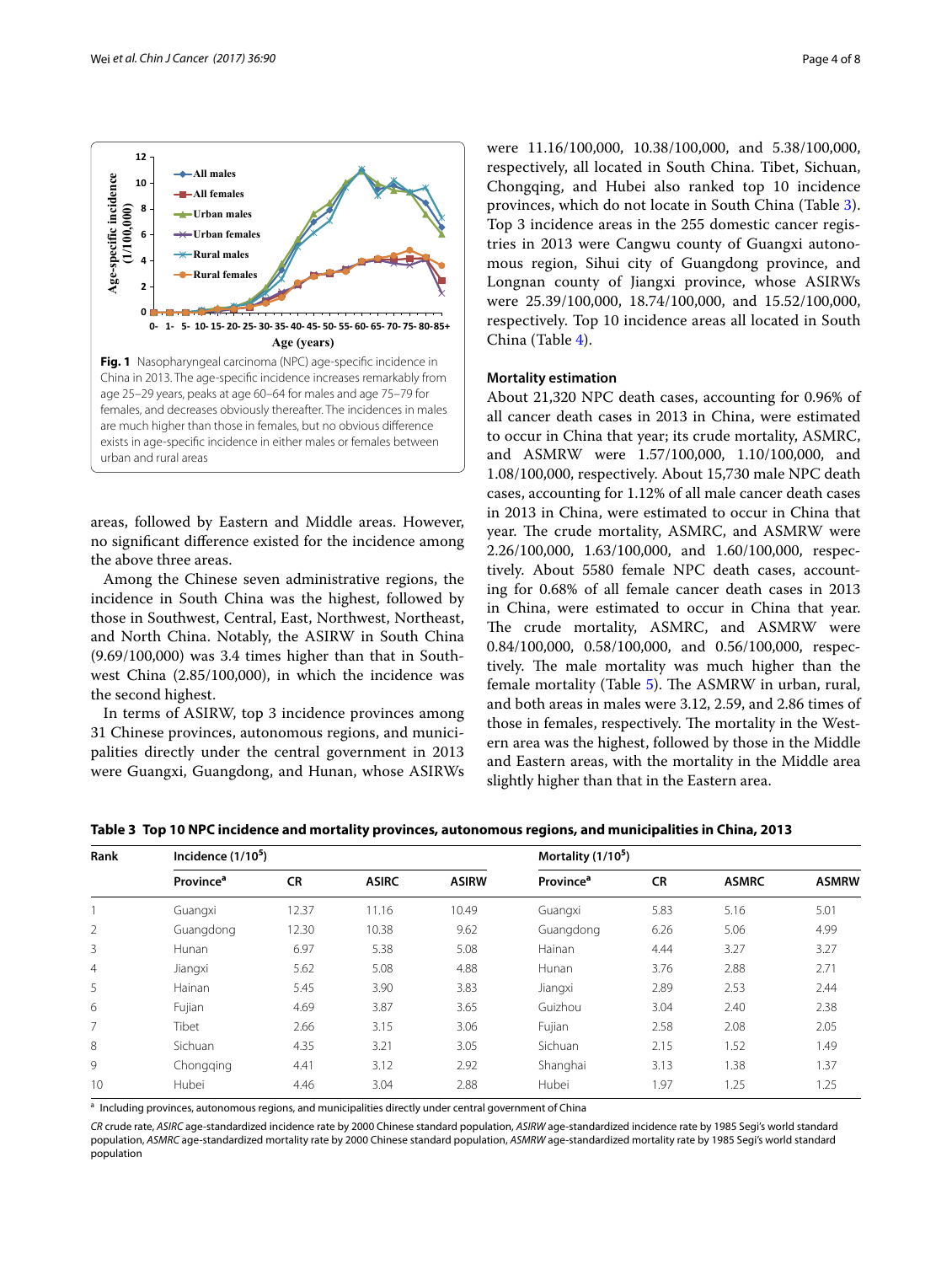<span id="page-4-0"></span>**Table 4 Top 10 NPC incidence and mortality areas in China, 2013 (1/105 )**

| Rank           | Incidence                        | <b>Mortality</b> |              |              |                                  |           |              |              |
|----------------|----------------------------------|------------------|--------------|--------------|----------------------------------|-----------|--------------|--------------|
|                | Area                             | <b>CR</b>        | <b>ASIRC</b> | <b>ASIRW</b> | Area                             | <b>CR</b> | <b>ASMRC</b> | <b>ASMRW</b> |
|                | Cangwu county of Guangxi         | 27.13            | 26.95        | 25.39        | Sihui city of Guangdong          | 20.19     | 14.28        | 14.24        |
| 2              | Sihui city of Guangdong          | 25.26            | 20.91        | 18.74        | Mayang county of Hunan           | 14.09     | 13.06        | 12.54        |
| 3              | Longnan county of Jiangxi        | 14.42            | 16.04        | 15.52        | Cangwu county of Guangxi         | 12.2      | 11.22        | 11.16        |
| $\overline{4}$ | Zhongshan city of Guangdong      | 17.54            | 14.31        | 13.06        | Zhongshan city of Guangdong      | 9.82      | 8.48         | 8.54         |
| 5              | Nanxiong city of Guangdong       | 13.81            | 11.79        | 11.22        | Longnan county                   | 9.34      | 7.79         | 7.56         |
| 6              | Jiangmen urban area of Guangdong | 14.99            | 11.54        | 10.64        | Fushui county of Guangxi         | 2.44      | 6.98         | 6.42         |
| 7              | Mayang county of Hunan           | 14.77            | 10.94        | 10.53        | Jiangmen urban area of Guangdong | 9.31      | 6.34         | 5.96         |
| 8              | Beiliu city of Guangxi           | 11.04            | 11.24        | 10.27        | Hepu county of Guangxi           | 5.7       | 5.81         | 5.55         |
| 9              | Fushui county of Guangxi         | 11.58            | 10.92        | 10.23        | Beiliu city of Guangxi           | 3.87      | 4.50         | 4.50         |
| 10             | Hepu county of Guangxi           | 11.74            | 10.34        | 9.96         | Nanxiong city of Guangdong       | 9.57      | 4.32         | 4.31         |

*CR* crude rate, *ASIRC* age-standardized incidence rate by 2000 Chinese standard population, *ASIRW* age-standardized incidence rate by 1985 Segi's world standard population, *ASMRC* age-standardized mortality rate by 2000 Chinese standard population, *ASMRW* age-standardized mortality rate by 1985 Segi's world standard population

#### <span id="page-4-1"></span>**Table 5 NPC mortality in China in 2013**

| Areas         | Sex    | $CR(1/10^5)$ | Prop $(%)$ | <b>ASMRC</b> (1/10 <sup>5</sup> ) | <b>ASMRW</b> (1/10 <sup>5</sup> ) | Cum rate (%) | TASR (1/10 <sup>5</sup> ) | Rank |
|---------------|--------|--------------|------------|-----------------------------------|-----------------------------------|--------------|---------------------------|------|
| All           | Both   | 1.57         | 0.96       | 1.10                              | 1.08                              | 0.12         | 2.09                      | 18   |
|               | Male   | 2.26         | 1.12       | 1.63                              | 1.60                              | 0.19         | 3.10                      | 13   |
|               | Female | 0.84         | 0.68       | 0.58                              | 0.56                              | 0.06         | 1.06                      | 18   |
| Urban areas   | Both   | 1.61         | 1.00       | 1.09                              | 1.07                              | 0.12         | 2.10                      | 19   |
|               | Male   | 2.38         | 1.21       | 1.65                              | 1.62                              | 0.19         | 3.16                      | 14   |
|               | Female | 0.81         | 0.65       | 0.54                              | 0.52                              | 0.06         | 1.01                      | 19   |
| Rural areas   | Both   | 1.51         | 0.91       | 1.12                              | 1.09                              | 0.13         | 2.08                      | 18   |
|               | Male   | 2.12         | 1.02       | 1.62                              | 1.58                              | 0.18         | 3.02                      | 12   |
|               | Female | 0.87         | 0.71       | 0.63                              | 0.61                              | 0.07         | 2.13                      | 16   |
| Eastern areas | Both   | 1.62         | 0.86       | 1.02                              | 1.00                              | 0.12         | 3.27                      | 17   |
|               | Male   | 2.35         | 1.01       | 1.51                              | 1.49                              | 0.18         | 0.95                      | 13   |
|               | Female | 0.87         | 0.61       | 0.53                              | 0.52                              | 0.06         | 2.02                      | 18   |
| Middle areas  | Both   | 1.41         | 0.91       | 1.06                              | 1.03                              | 0.11         | 2.98                      | 19   |
|               | Male   | 2.05         | 1.06       | 1.59                              | 1.55                              | 0.17         | 1.03                      | 13   |
|               | Female | 0.75         | 0.64       | 0.54                              | 0.53                              | 0.06         | 3.21                      | 18   |
| Western areas | Both   | 2.15         | 1.38       | 1.63                              | 1.59                              | 0.18         | 4.82                      | 15   |
|               | Male   | 3.07         | 1.54       | 2.36                              | 2.29                              | 0.27         | 1.55                      | 10   |
|               | Female | 1.20         | 1.07       | 0.91                              | 0.89                              | 0.10         | 2.13                      | 15   |

*CR* crude rate, *Prop* proportion, *ASMRC* age-standardized mortality rate by Chinese standard population, *ASMRW*, age-standardized mortality rate by 1985 Segi's world standard population, *Cum rate* cumulative rate for patients aged 0–74 years, *TASR* truncated age-standardized rate for patients aged 35–64 years, *Rank* rank of NPC mortality in all cancers' mortalities

### **Age‑specifc mortality**

NPC age-specifc mortalities in China in 2013 began to rise quickly from age 35–39 years, peaked at age 80–84 years for males and at age 85+ years for females, and down thereafter. The male mortality was obviously higher than the female mortality. The trends of male and female age-specifc mortalities in urban and rural areas were basically the same, with only slight diference, such as the urban male and rural female mortalities peaked at age  $75-79$  years (Fig. [2\)](#page-5-0). The age-specific mortalities of NPC varied at some degree in diferent Chinese areas, e.g., it peaked at age 65–69 years for males in the Western area and at 75–79 years for females in the Middle area.

## **Mortality diferences between regions**

About 11,780 NPC death cases, accounting for 1.00% of all cancer death cases in Chinese urban areas in 2013, were estimated to occur in Chinese urban areas that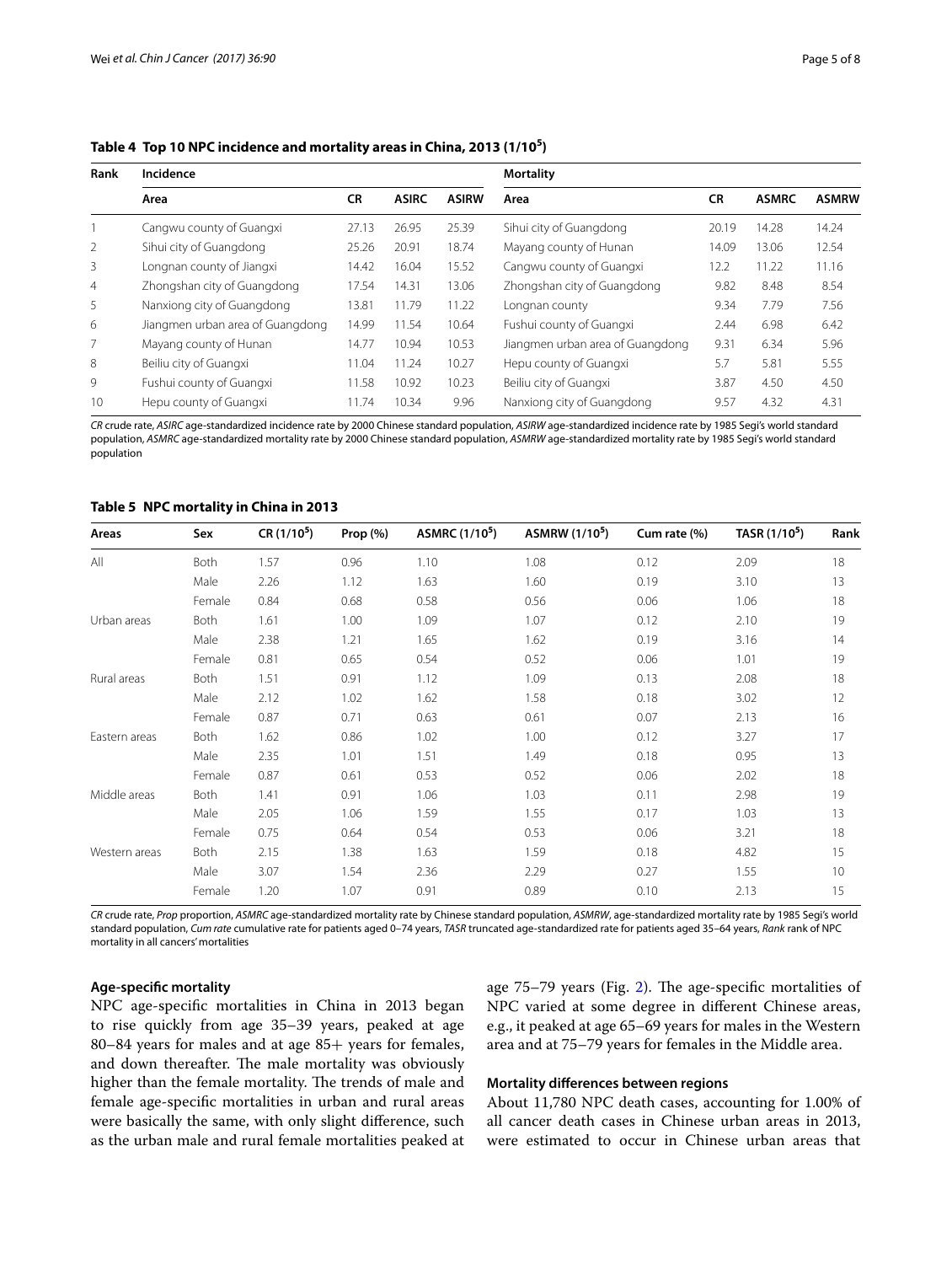<span id="page-5-0"></span>year. The crude mortality, ASMRC, and ASMRW were 1.61/100,000, 1.09/100,000, and 1.07/100,000, respectively. About 9540 NPC death cases, accounting for 0.91% of all cancer-related death cases in Chinese rural areas in 2013, were estimated to occur in Chinese rural areas that year. The crude mortality, ASMRC, and ASMRW were 1.51/100,000, 1.12/100,000, and 1.09/100,000, respec-tively (Table [3](#page-3-1)). The mortalities in urban areas were close to those in rural areas, with the crude mortality slightly higher but the ASMRC and ASMRW slightly lower in urban areas (Table [5](#page-4-1)).

Generally, the highest mortality was seen in the Western area, followed by those in the Middle and Eastern areas in China in 2013, but with no signifcant diference; the same trend was found in rural areas. However, in urban areas, the highest rates were seen in the Western area, followed by the Eastern and Middle areas, although without signifcant diference too.

Among the Chinese seven administrative regions, the mortality in South China was the highest, followed by those in Southwest, Central, East, Northwest, Northeast, and North China. Notably, the ASMRW (4.92/100,000) in South China was 3.8 times higher than that in Southwest China (1.31/100,000), in which the mortality was the second highest.

In terms of ASMRW, top 3 death provinces in the 31 provinces, autonomous regions, and municipalities directly under the central government in China in 2013 were Guangxi, Guangdong, and Hainan, in which the ASMRWs were 5.01/100,000, 4.99/100,000, and 3.27/100,000, respectively, all located in South China. Guizhou, Sichuan, Chongqing, Shanghai, and Hubei also ranked the top 10 mortality provinces, which do not locate in South China (Table [3\)](#page-3-1). Top 3 mortality areas in the 255 domestic cancer registries in 2013 were Cangwu county of Guangxi autonomous region, Sihui city of Guangdong province, and Longnan county of Jiangxi province, in which the ASMRWs were 14.24/100,000, 12.54/100,000, and 11.16/100,000, respectively. Top 10 mortality areas all located in South China.

#### **Discussions**

Compared with the data of GLOBOCAN 2012 [\[2](#page-7-1)], NPC incidence and mortality in China in 2013 (ASIRW and ASMRW: 2.31/100,000 and 1.10/100,000, respectively) were lower than those in Southeast Asia (4.3/100,000 and 2.5/100,000, respectively), signifcantly higher than those in the world (1.2/100,000 and 0.7/100,000, respectively), higher than those in East Asia (1.8/100,000 and 1.0/100,000, respectively); the incidence higher but mortality lower than those in China in 2012 (1.9/100,000 and 1.2/100,000, respectively). According to GLOBO-CAN 2012, NPC incidence and mortality in China in 2013 ranked the 16th and 32th among 184 countries and regions in 2012, respectively; the incidence was similar to those in Thailand  $(2.1/100,000)$  and Bhutan (2.2/100,000), and the mortality was similar to those in Guam (1.1/100,000) and Timor-Leste (1.1/100,000). It indicated that NPC incidence and mortality in China in 2013 were still at high levels worldwide, although they both were lower than those in China in 2010 [\[1](#page-7-0)].

Compared with the study we carried out in 2014 [\[1](#page-7-0)], NPC incidence in China was lower in 2013 than in 2010, the crude incidence, ASIRC, and ASIRW decreased by  $2.21, 11.15,$  and  $11.07\%$ , respectively. The same results for the incidence were found in urban and rural areas. NPC crude mortality in China was slightly higher in 2013 than in 2010 (increased by 2.61%), but the ASMRC and ASMRW were slightly lower in 2013 than in 2010  $(decreased by 8.33% and 8.47%, respectively).$  The same trends of mortality were found for rural areas. In urban areas, the rates were all lower in 2013 than in 2010. The incidences and mortalities were all not signifcantly different between the above 2 years. It revealed that comparing with the rates in 2010, NPC incidence and mortality in China in 2013 witnessed no obvious decreasing or increasing trend. This was not consistent with the results of the research by Xu et al. [[13\]](#page-7-10), which showed a decreasing mortality trend in China.

One of the epidemiological characteristics of NPC is that its incidence and mortality varied by geography, sex, and age. However, the present study revealed that there was no substantial diference in NPC incidence and mortality between Chinese urban and rural areas, which was basically consistent with the results in our previous study [[1\]](#page-7-0), suggesting that there were also no marked diferences



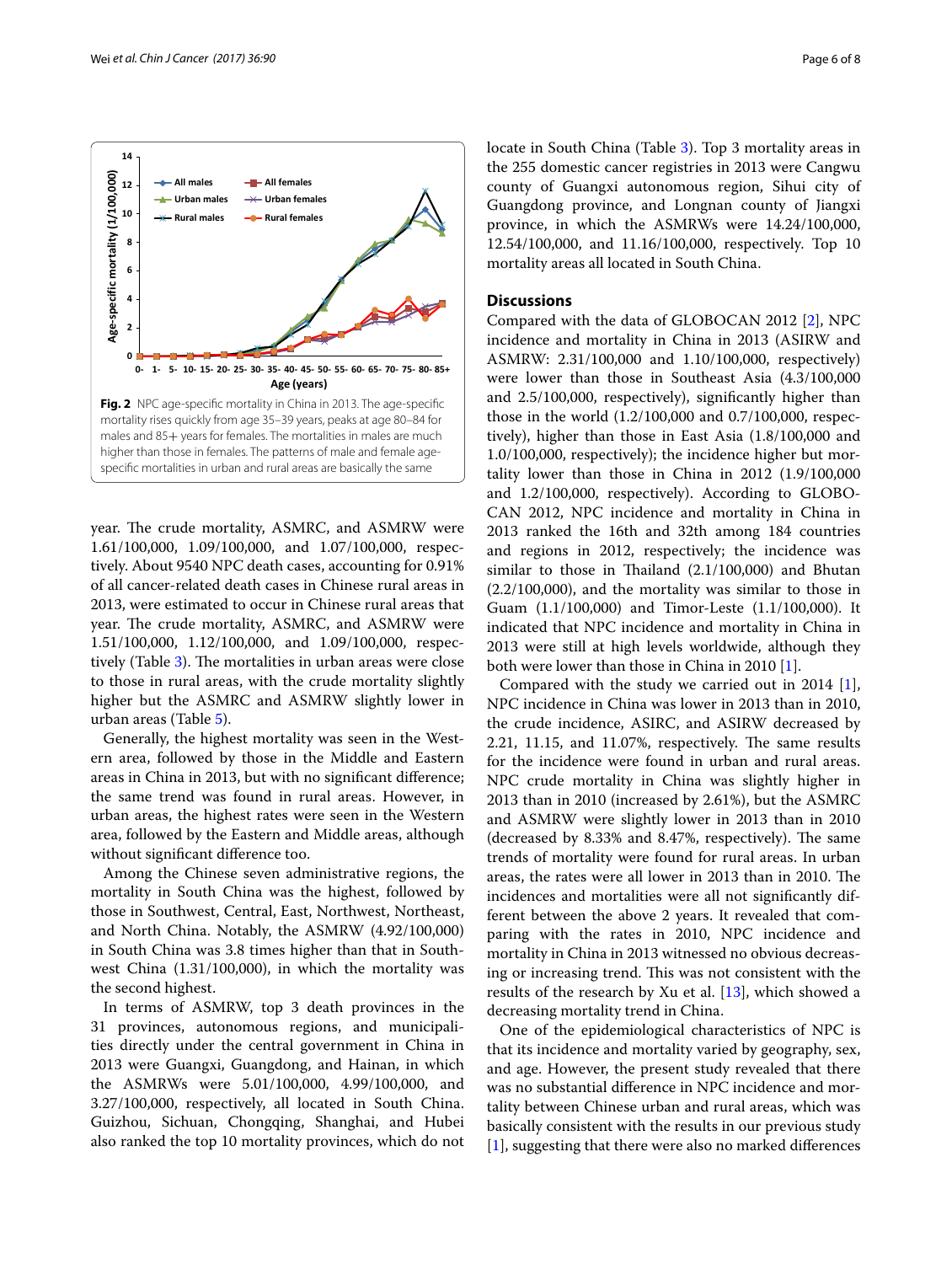in factors linked to NPC incidence and mortality in urban and rural areas. Our study also showed that NPC incidence and mortality were the highest in the Western area, followed by the Middle and Eastern areas, but without signifcant diferences, which was basically consistent with the results of previous results [[1\]](#page-7-0) and contrast to the results of the third national all-death-causes survey in China [[5\]](#page-7-4), and the reasons might be the same as those referred in our previous study  $[1]$ , i.e., the distribution of sampling places may greatly infuence the results. NPC geographic distribution features could be better described through stratifcation into seven administrative regions [\[1](#page-7-0)]. In the present study, NPC incidence and mortality were also signifcantly higher in South China than in other Chinese regions; the rates in South China were 3.4 and 3.8 times higher than those in the region with the second highest rates, respectively, and these fndings were consistent with our previous reports too [[1\]](#page-7-0).

Our present study also showed that top 3 incidence provinces in 31 provinces, autonomous regions, and municipalities directly under the central government of China in 2013 were Guangxi, Guangdong, and Hunan, respectively, and top 3 mortality provinces were Guangxi, Guangdong, and Hainan, respectively—all locate in South China. It should be noticed that some provinces such as Tibet, Sichuan, Chongqing, Shanghai, and Hubei, which do not locate in South China, also ranked top 10 incidence and mortality provinces. Top 10 incidence and mortality areas among the 255 cancer registry areas in 2013 all locate in South China. Cangwu county of Guangxi autonomous region, Sihui city of Guangdong province, Longnan county of Jingxi province, and Mayang county of Hunan province were among the top 3 incidence or mortality areas. Zhongshan city of Guangdong province, which ranked the 1st in CIF 9 and 10 [\[23](#page-7-20), [24\]](#page-7-21), only ranked the 4th among the 255 cancer registry areas. However, Nanxiong city of Guangdong province and Longnan county of Jiangxi province, which are adjacent to each other geographically, also had high NPC incidence and mortality.

NPC incidence and mortality varied remarkably by sex and age. We determined that NPC incidence and mortality were signifcantly higher in males than in females, which was consistent with the results of previous reports [[1–](#page-7-0)[18\]](#page-7-15). Some diferences existed between the age-specifc incidences in the present study and our previous studies  $[1]$ . The female age-specific incidence peaked at age 80–84 in the present study but at age 60–64 in our previous study [\[1\]](#page-7-0). Diference in age-specifc mortality between the present study and our previous study [[1\]](#page-7-0) was more obvious. The male and female age-specific mortalities were not close to each other at older age groups. The male age-specifc mortalities increased quickly from age 30–34, remained stable after age 60, and peaked at age 80–84 in our previous study [[1](#page-7-0)], but increased quickly from 35–39 and peaked at 80–84 in the present study. The female age-specific mortalities increased more quickly after age 75–79 and peaked at age 85+ in our previous study [\[1](#page-7-0)], but peaked at 75–79 and remained stable thereafter in the present study.

Although the data quality of NPC in this study were better than that in our previous study in 2014 [\[1](#page-7-0)], that in the 2012 Chinese Cancer Registry Annual Report [[25](#page-7-22), [26\]](#page-7-23), and that of all cancers in 2013 in China [\[19](#page-7-16), [20](#page-7-17)], the MV% of NPC data in this study was still lower than that of NPC data in 2003–2007 Cancer Incidence and Mortality in China (79.14%) [\[27](#page-7-24)], much lower than that of NPC data in CIF 9 (male, 96.28%) [[23\]](#page-7-20) and CIF 10 (female, 83%) [\[24\]](#page-7-21), and also much lower than that of Zhongshan [[17,](#page-7-14) [18](#page-7-15)]. Moreover, NPC should have a high MV%, as the nasopharynx is easy to be biopsied. All this indicated that NPC data quality in this study remained to be improved.

In conclusion, although NPC data quality in this study remained to be improved, the distribution or location of the selected population-based cancer registries could infuence the results of the study, and the current results showed that NPC incidence and mortality in China in 2013 were still at high level worldwide, and these were consistent with the results of previous reports. NPC incidence and mortality in this study were close to the rates of our previous study in 2014, indicating that NPC incidence and mortality witnessed no obvious increasing or decreasing trend. Obvious diferences of geography, sex, and age existed for the NPC incidence and mortality in this study, consistent with previous reports too. This study is very useful and helpful for the control and prevention of NPC in China, and enlightens the researches on NPC in the future.

#### **Authors' contributions**

KRW analyzed the data and wrote the paper. RSZ and SWZ prepared and calculated the data. ZHL and ZML data check and analysis, information retrieval. WQC conceived of the study and participated in its design and coordination. All authors read and approved the fnal manuscript.

#### **Author details**

<sup>1</sup> Cancer Institute of Zhongshan People's Hospital, Zhongshan, Guangdong 528403, P. R. China. <sup>2</sup> National Central Cancer Registry, National Cancer Center, Beijing 100021, P. R. China.

#### **Acknowledgements**

We acknowledge the cooperation of all the population-based cancer registries in providing cancer statistics, data collection, sorting, and verifcation, and database creation.

#### **Competing interests**

The authors declare that they have no competing interests.

Received: 8 May 2017 Accepted: 26 October 2017Published online: 09 November 2017